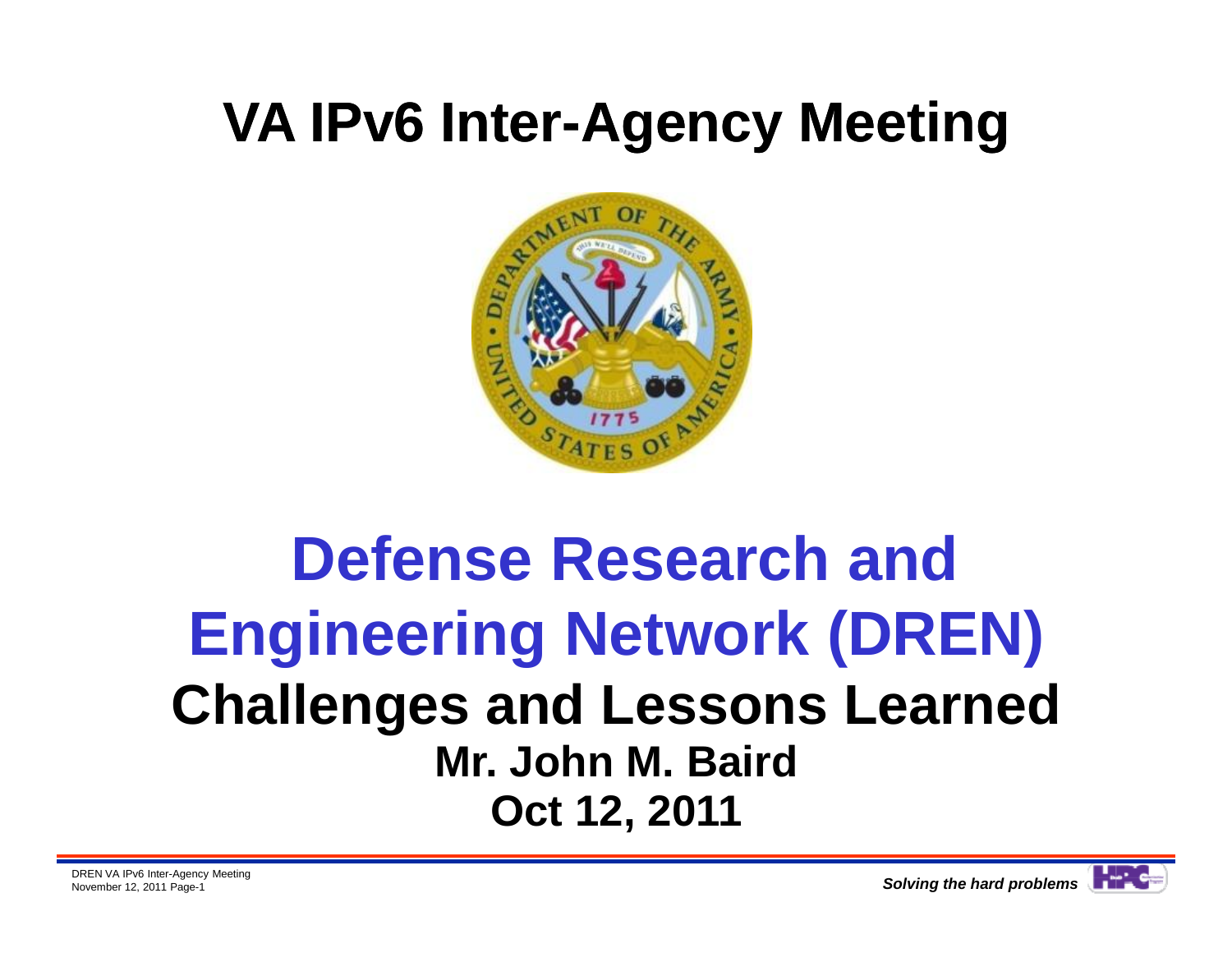







DREN VA IPv6 Inter-Agency Meeting<br>November 12, 2011 Page-2

Solving the hard problems<sup>4</sup>

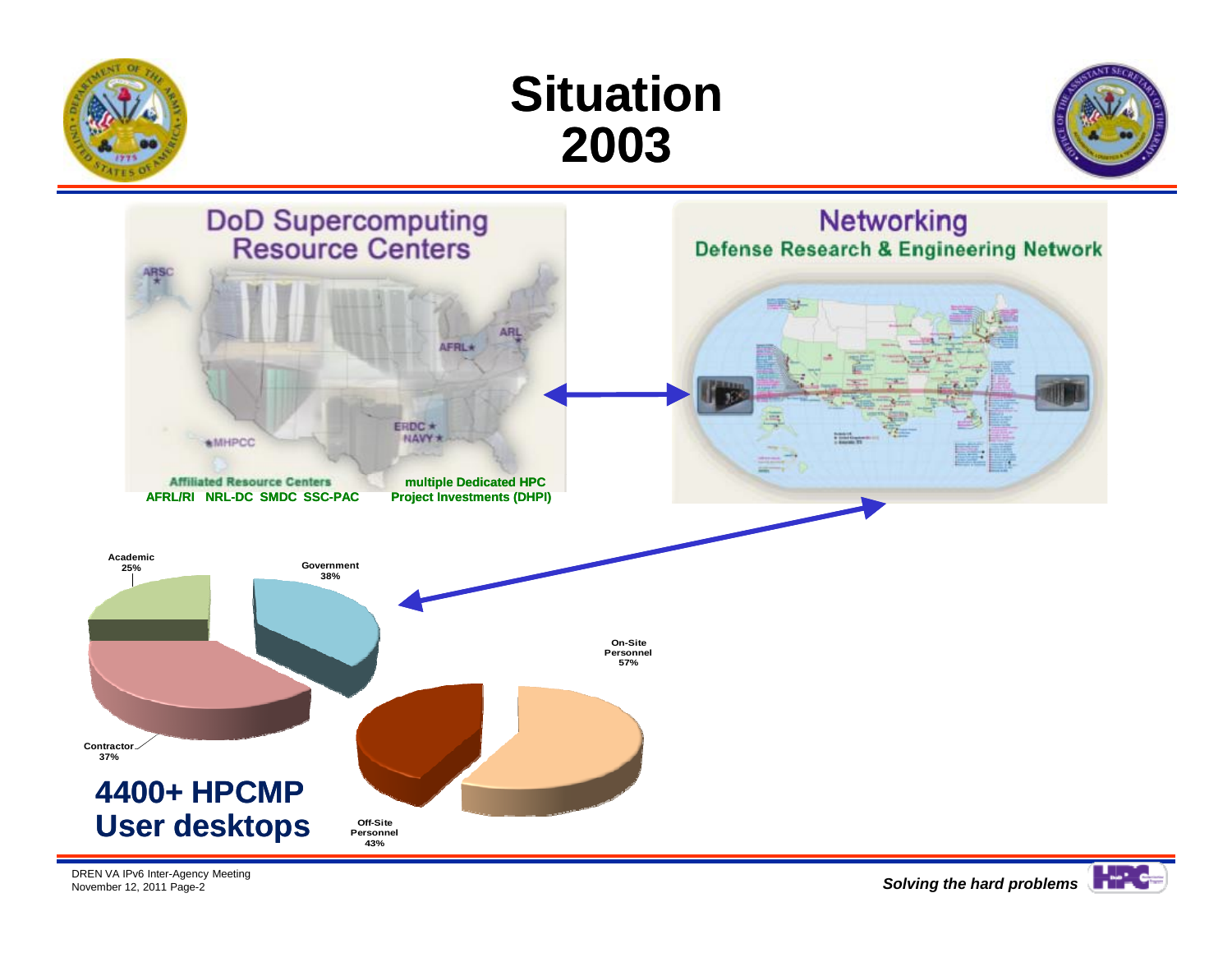

#### **What we didIPv6: 2003 2003-2005**





DREN VA IPv6 Inter-Agency Meeting<br>November 12, 2011 Page-3

Solving the hard problems<sup>12</sup>

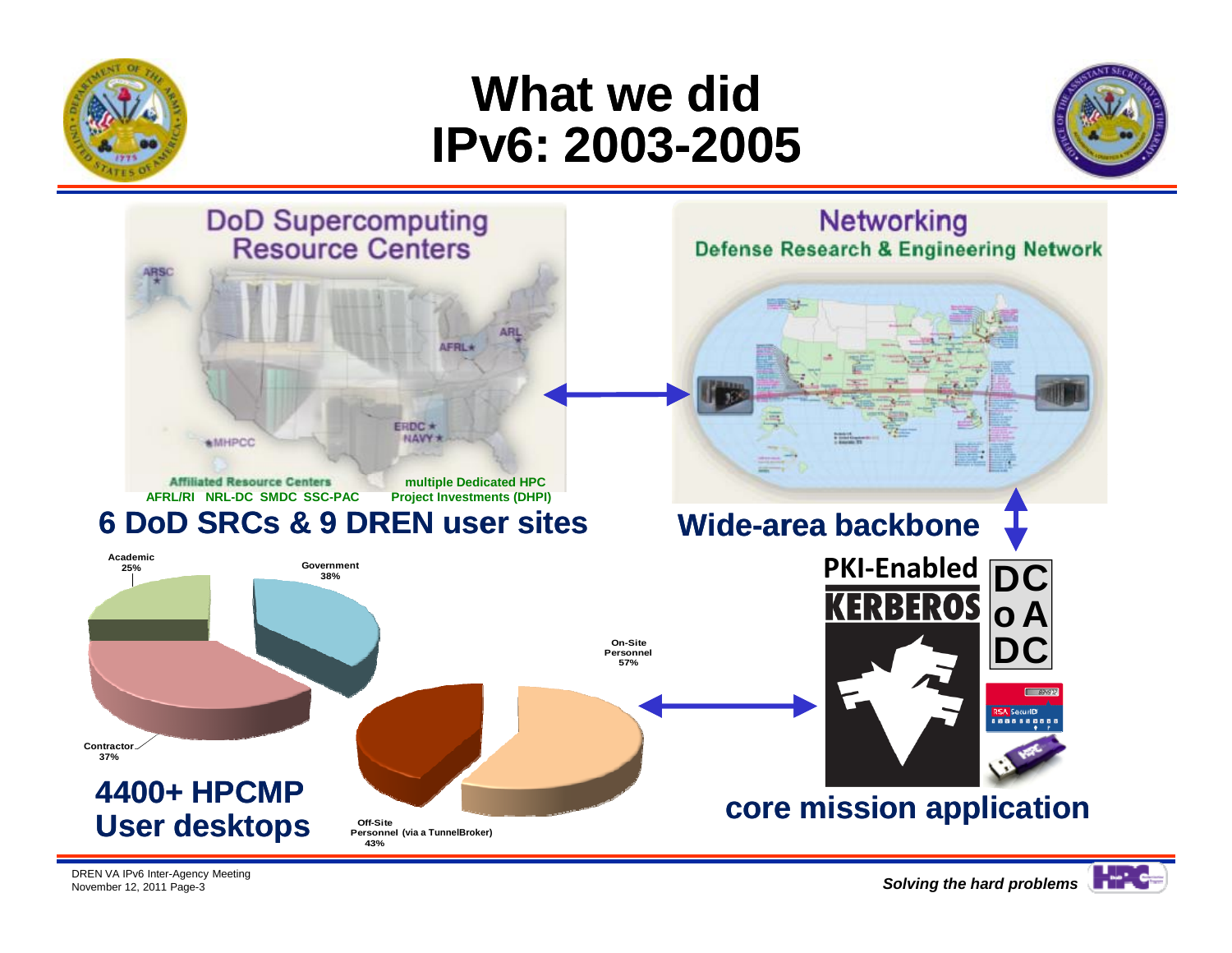

## **IPv6 Challenges**



- **Enterprise Level**
	- –**IPv6 Connectivity from Anywhere**
	- **Server Domain Names in DNS**
- **Site Level** 
	- **Motivation**
	- **Internet Protocol (IP) Addresses in DNS**
- **Lessons Learned**
	- **Core Mission Application – Kerberos**
	- **Other Applications/Utilities**
	- **Network Security Products**
	- and the state of the **IPv6 Knowledge Base**

See **DoD Success Story** at http://www.whitehouse.gov/omb/E-Gov/EA-Success

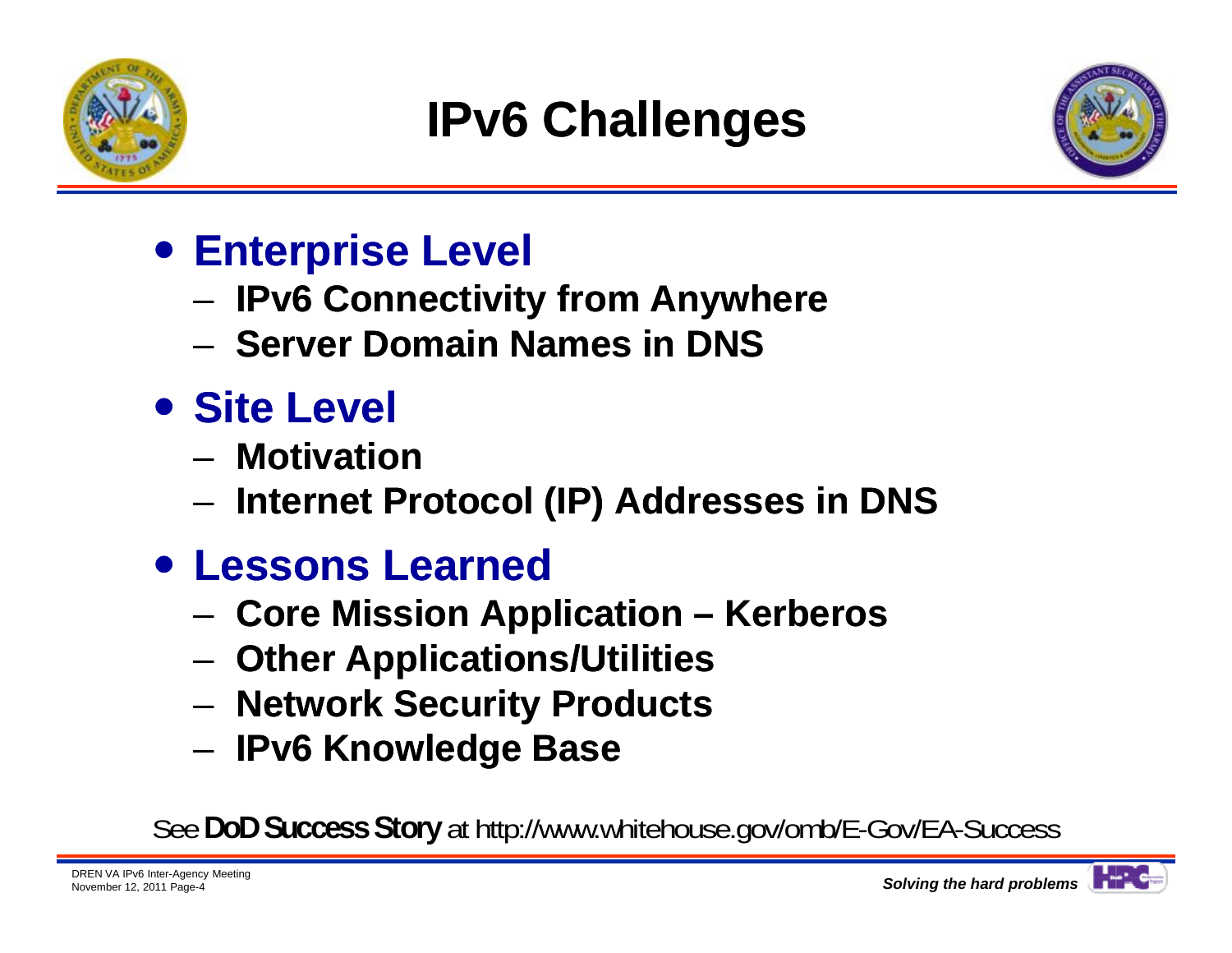

## **IPv6 Challenges IPv6 Connectivity From Anywhere**



## **Problem**

- **The supercomputers centers supported IPv6 for on-site users**
- **Only a handful of DREN user sites would deploy IPv6**



 **How to provide IPv6 connectivity for other DREN user sites and for Internet users?**

#### **• Solution**

–**Then: Install Hexago (now gogo6) TunnelBroker**

**Offer client kits to all users – very few used them**

– **Now: Use dual Use dual-stack VPN or Microsoft stack DirectAccess**

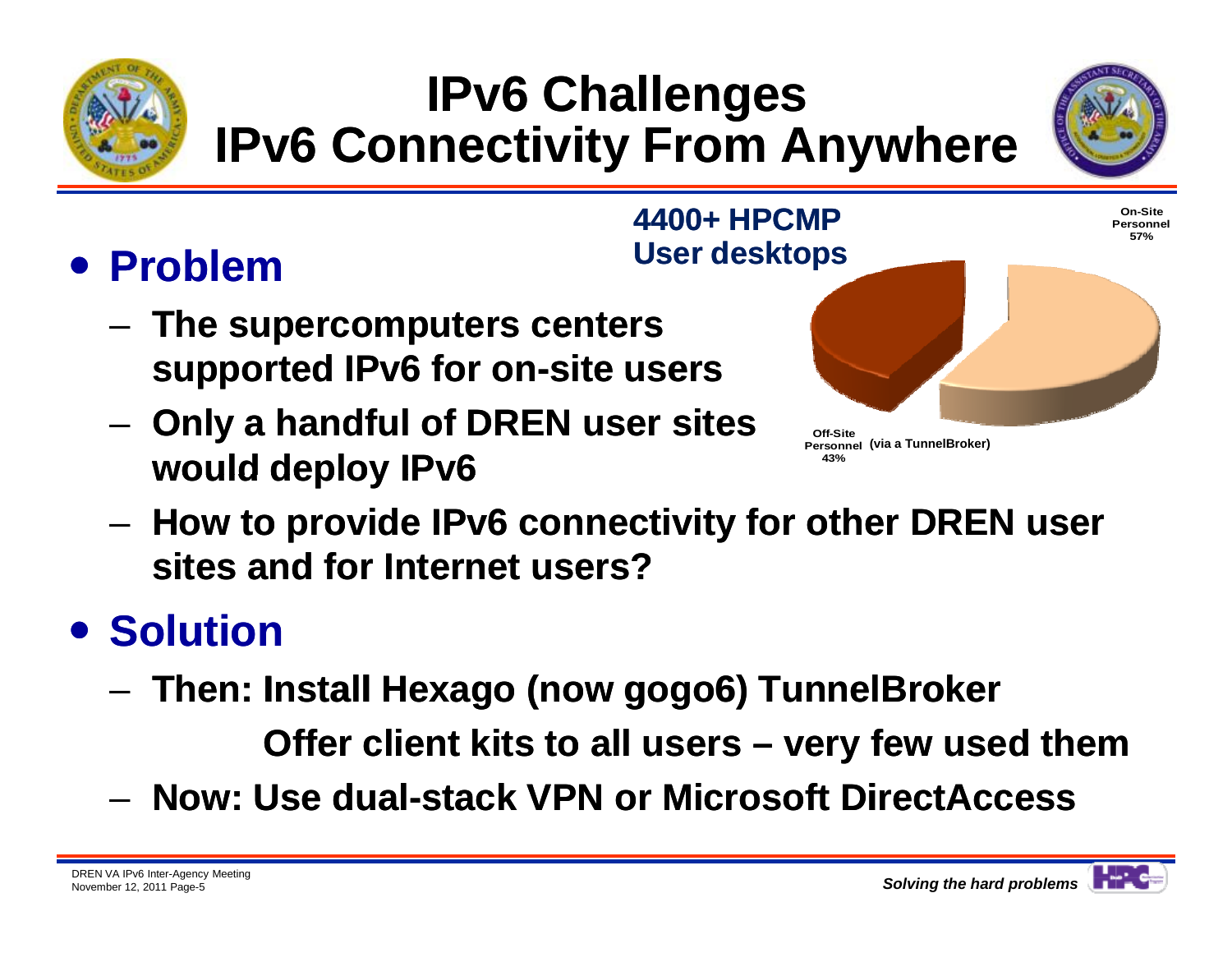

### **IPv6 Challenges Server Domain Names in DNS**



#### **Problem**

- – **Chicken and egg for any server (HPC or web)**
	- − **No AAAA = no IPv6 access**
	- **AAAA = timeouts for users with partial IPv6 access**

### **• Solution**

- **AAAA after public-facing services are IPv6 facing IPv6-enabled enabled**
- – **"Special" domain names with AAAA**
	- − **Then: name name-v6.domain or name.v6.domain v6.domain**
	- **Now: limited use only while testing!**
- **Time healed this wound – just do it**
	- **World IPv6 Day June 8, 2011 showed O/S and web browsers are much smarter than they used to be**

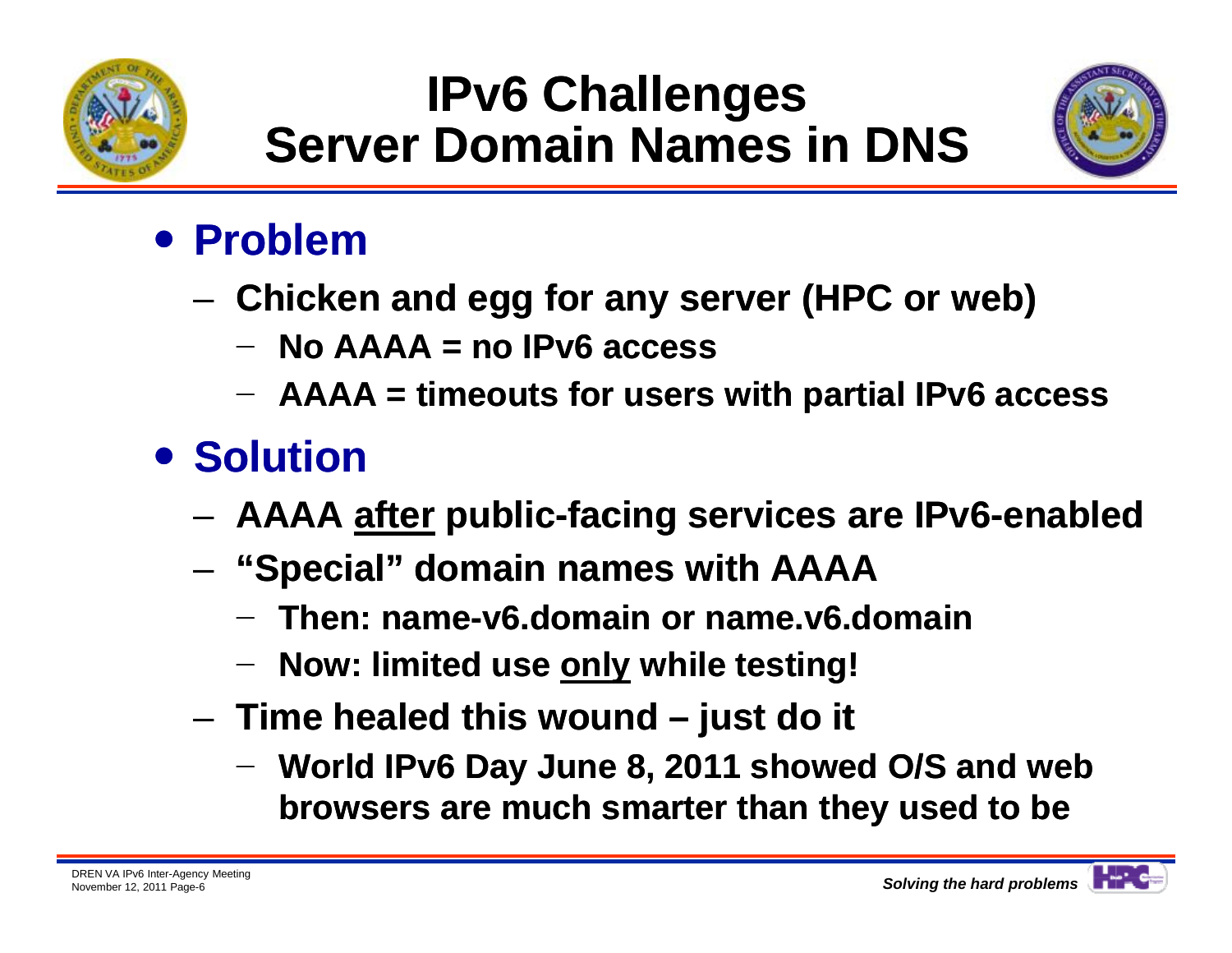

### **IPv6 Challenges Motivation**



- $\bullet$  **Train early and often**
	- -**Hiring Practices**
	- -**Promotion Factors**
	- -**Performance Reviews**
- $\bullet$ COMMUNICATE, motivate!
	- -- Perceptions Do Motivate
		- **The story: A stranger saw three stonemasons working and asked each one the same question**   $\rightarrow$
	- - **3 people; one mission, but very different perceptions/motivations**

**1. The first worker was toting rocks to a pile, near a wall. "What are you doing?" asked the stranger. "Can't you see that I'm carrying rocks?" was the reply** 

**2. The stranger asked the second worker, "What are you doing? "What are you doing? "I'm building a wall," he snarled**

**3. A few steps away, the stranger came upon a third worker and asked "What are you doing?" The worker smiled. "I'm building a cathedral to the glory of God!" was his answer**





**"Technology makes change possible, or even necessary, but people make change happen." –** *David S. McIntosh*

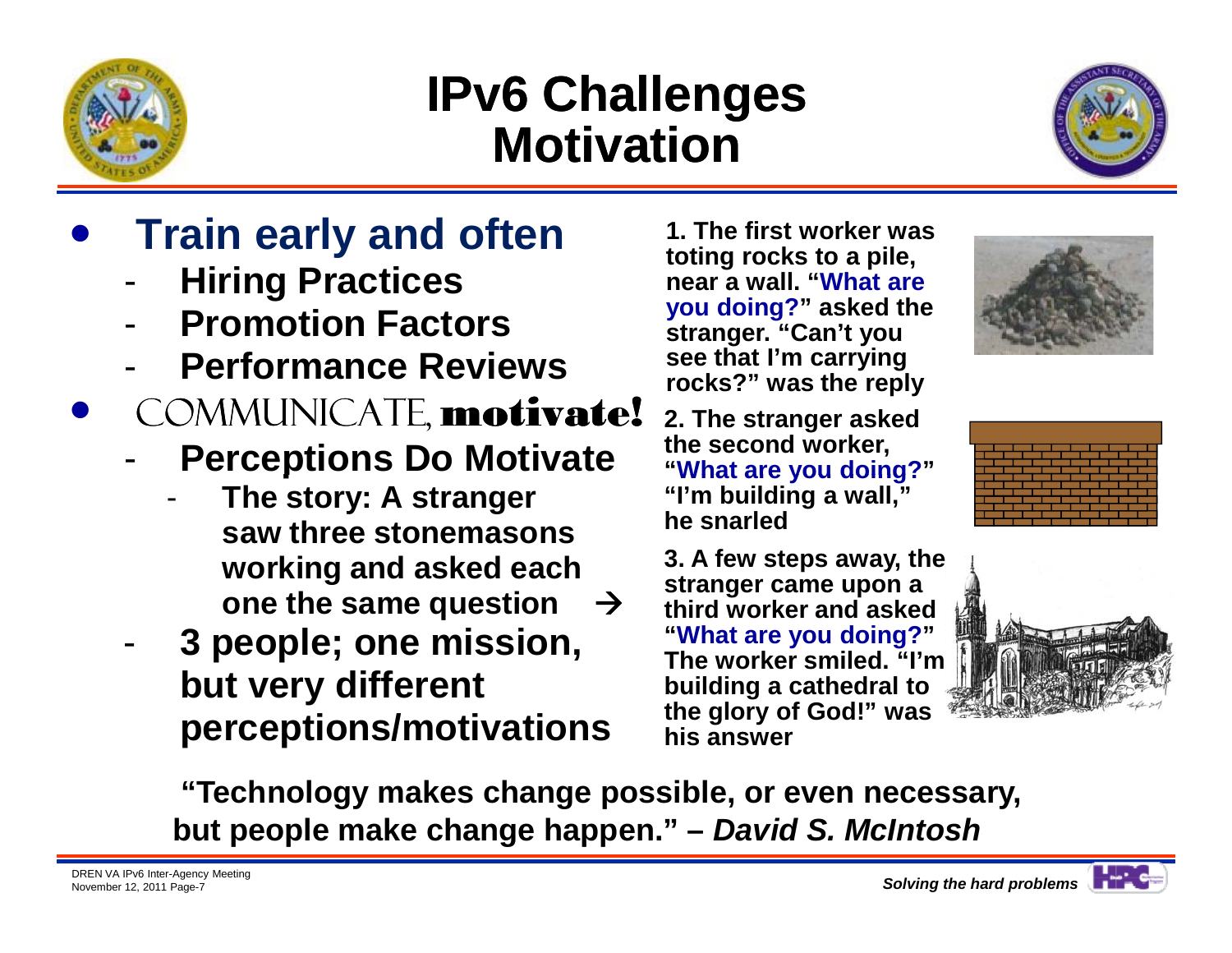

#### **IPv6 Challenges IP Addresses in DNS**



#### **Enterprise Challenges**

- – **IPv6 address allocation and address plan**
	- $-$  How much, from whom, overcome IPv4 habits
- and the state of the **DNS servers ready for IPv6**
	- −**Separate** AAAA records in DNS **from** IPv6 transport issues
- **Site Challenges**
	- **Goal: Automated DNS entries for both IPv4 and IPv6**
	- Stateless Address Auto-Configuration (SLAAC)
	- **To DHCPv6 or not to DHCPv6?**
	- – **Privacy Addresses (RFC4941)**
		- **Microsoft and more recently others complicate matters**

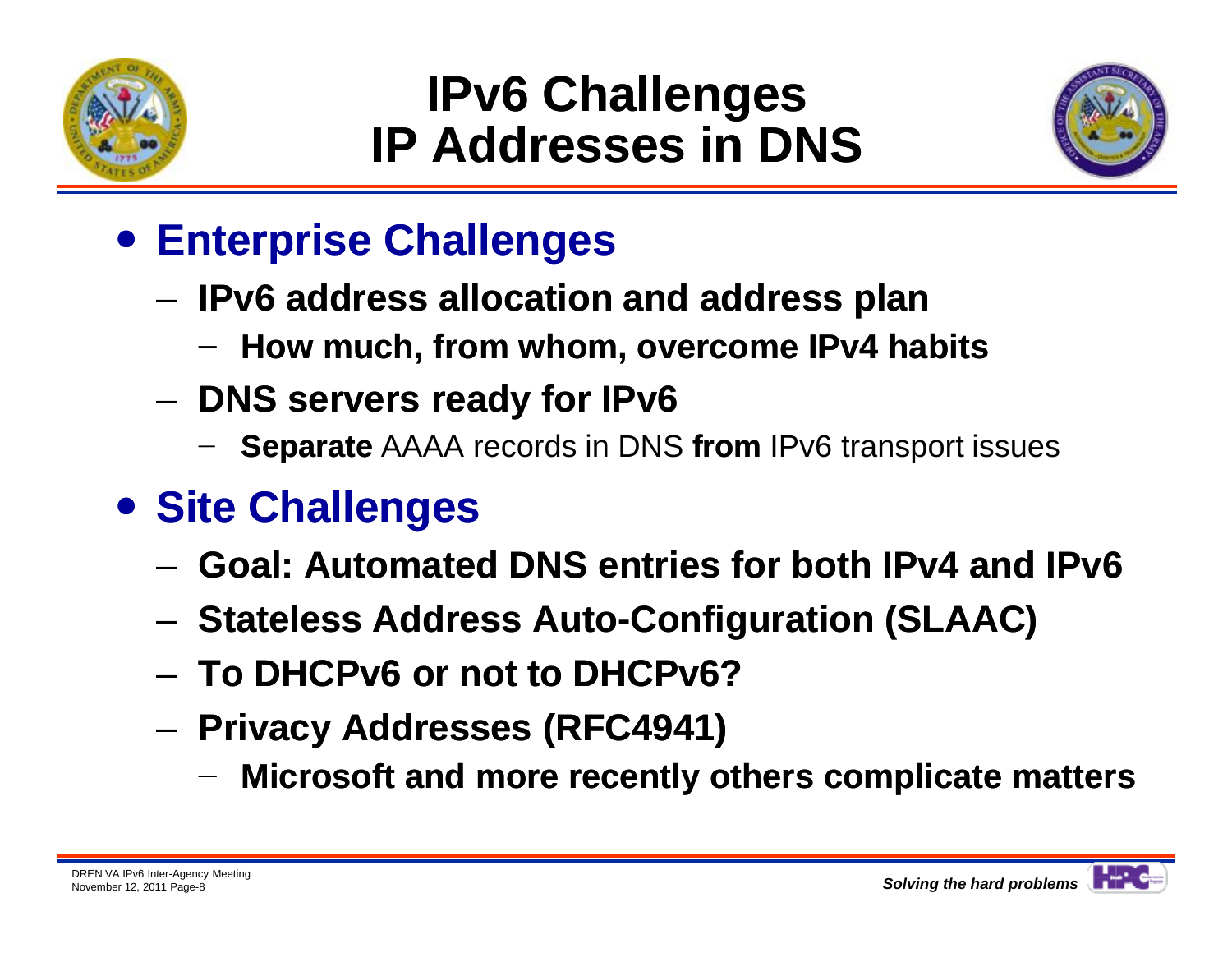

### **IPv6 Lessons LearnedCore Mission Application**



- **Kerberos** 
	- –**Developed and supported by MIT**
	- **Authenticated Single Sign Sign-On**
	- and the state of the **Encrypted remote terminal access**
	- $-$  Encrypted file transfer



- **Get someone else to do the work**
	- **Originally IPv4 only, but MIT added basic IPv6 support at just the right time**
	- **We only had to tweak IPv6 and integrate PKI**
- **We spent more time distributing security patches than we did adding IPv6 or PKI**

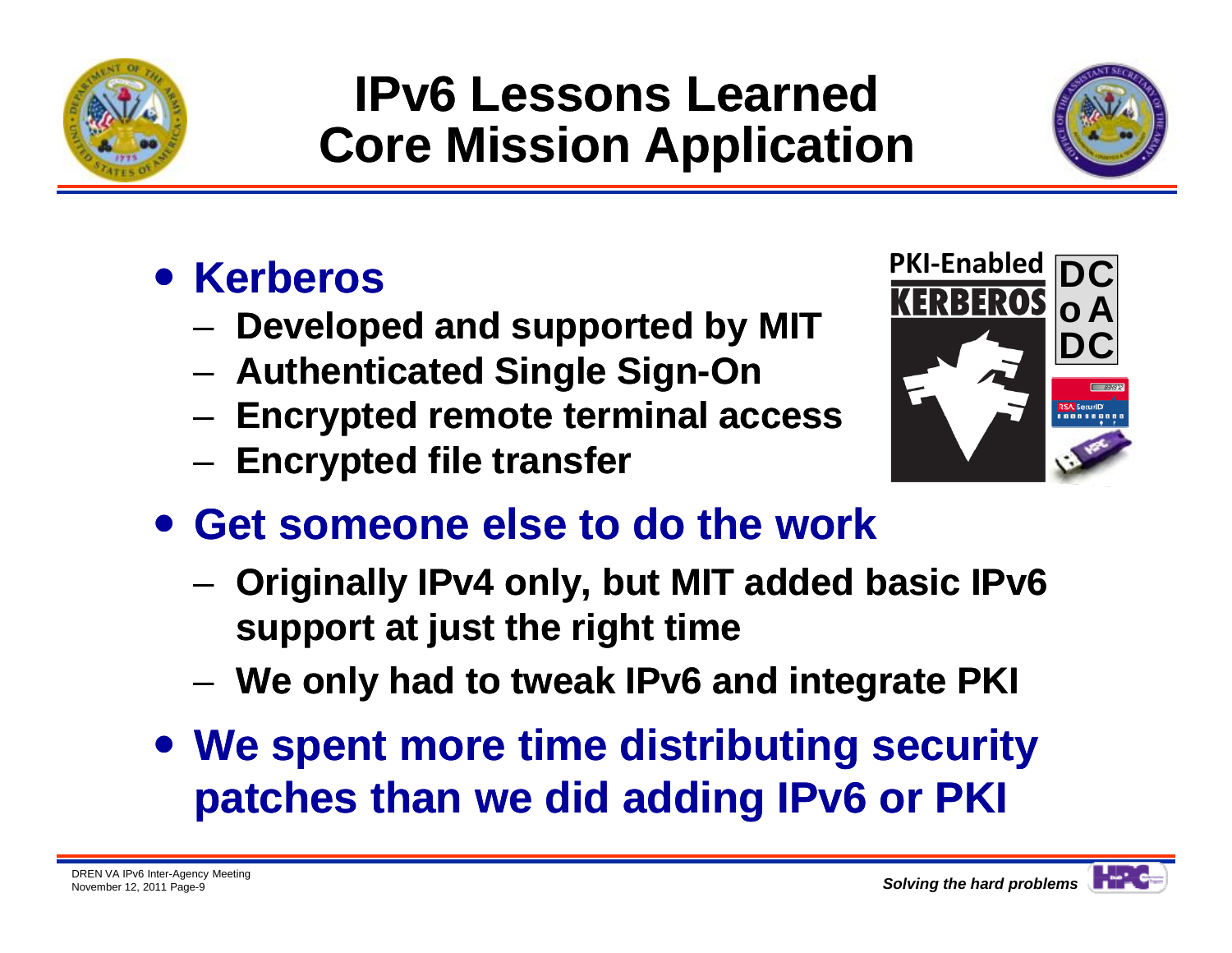



#### **• Situation then**

- **All operating systems and network IOS already enabled IPv6 support, and their utilities – at no cost Microsoft/Apple software was/is an exception**
- **We prepared guidelines and located tools to add IPv6 support to applications – but we never used them them**

#### **Situation now**

- $-$  Often programmers take longer to learn IPv6 tech**nology than to modify and test their application than**
- –**Mail service simple with split domain servers**
- **Web servers now easier thanks to protocol translators (PT, ADC, ALG, LL) and content distribution networks (Akamai, Limelight, CloudFlare, et cetera)**

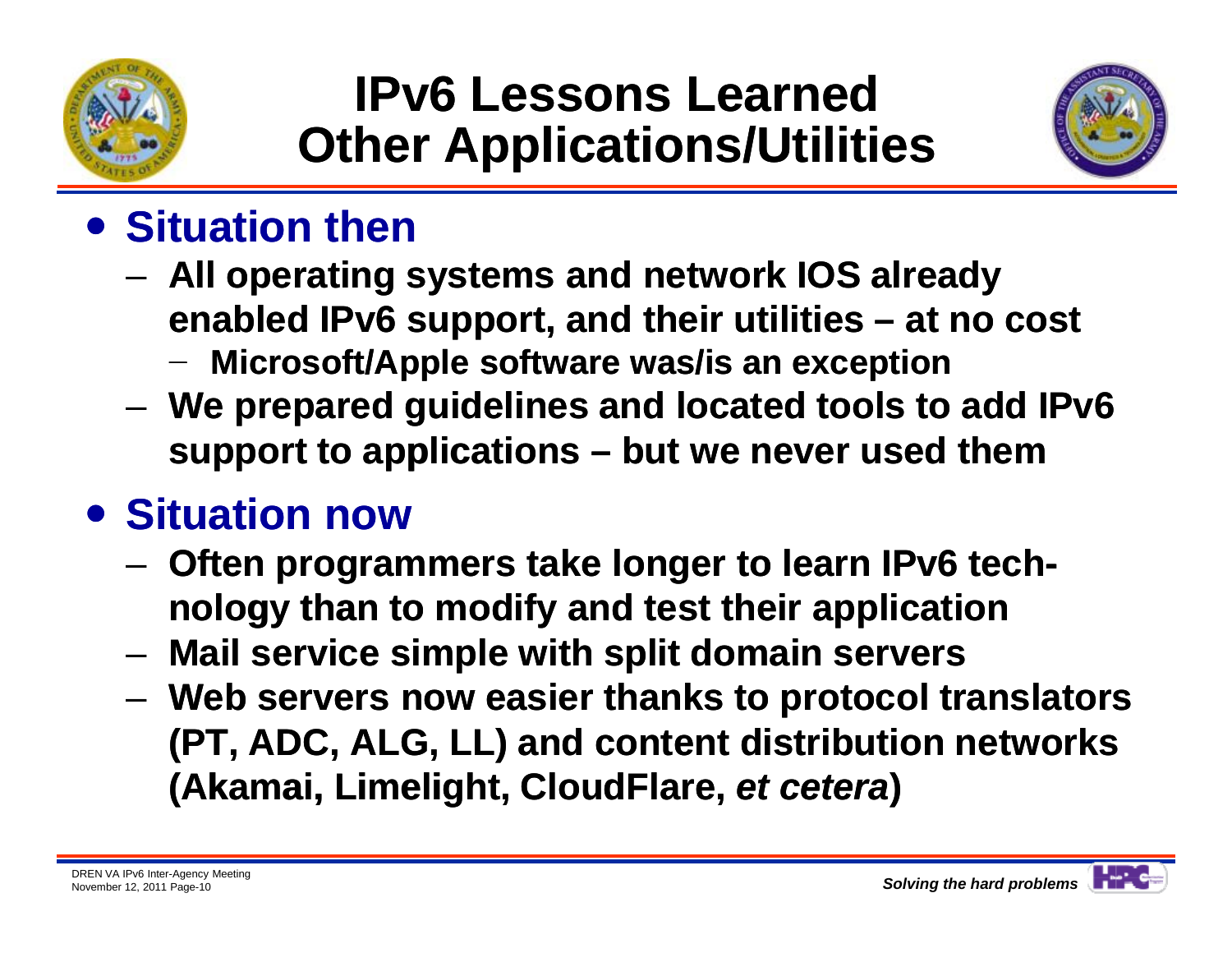

#### **IPv6 Lessons LearnedNetwork Security Products**



#### **Security – no longer a reason to delay IPv6**

-

-



**"The only truly secure computer is one buried in concrete, with the power turned off and the network cable cut!" cut!" –** *Anonymous*

- - **Good news**
	- **IPv6 security is a lot like IPv4**
- - **Bad news**
	- **IPv6 security is a lot like IPv4**
	- **"If it ain't broke, don't fix it" broke,** 
		- **But it** *is* **broken**
- -**- DREN was ahead of its time**
- -**Designing one dual-stack infrastructure is extra work**
	- **v4 + v6 > 2 \* v4**
	- **One infrastructure will have**
		- **Lower on on-going cost going**
		- **Better protection**
		- **Lower risk**